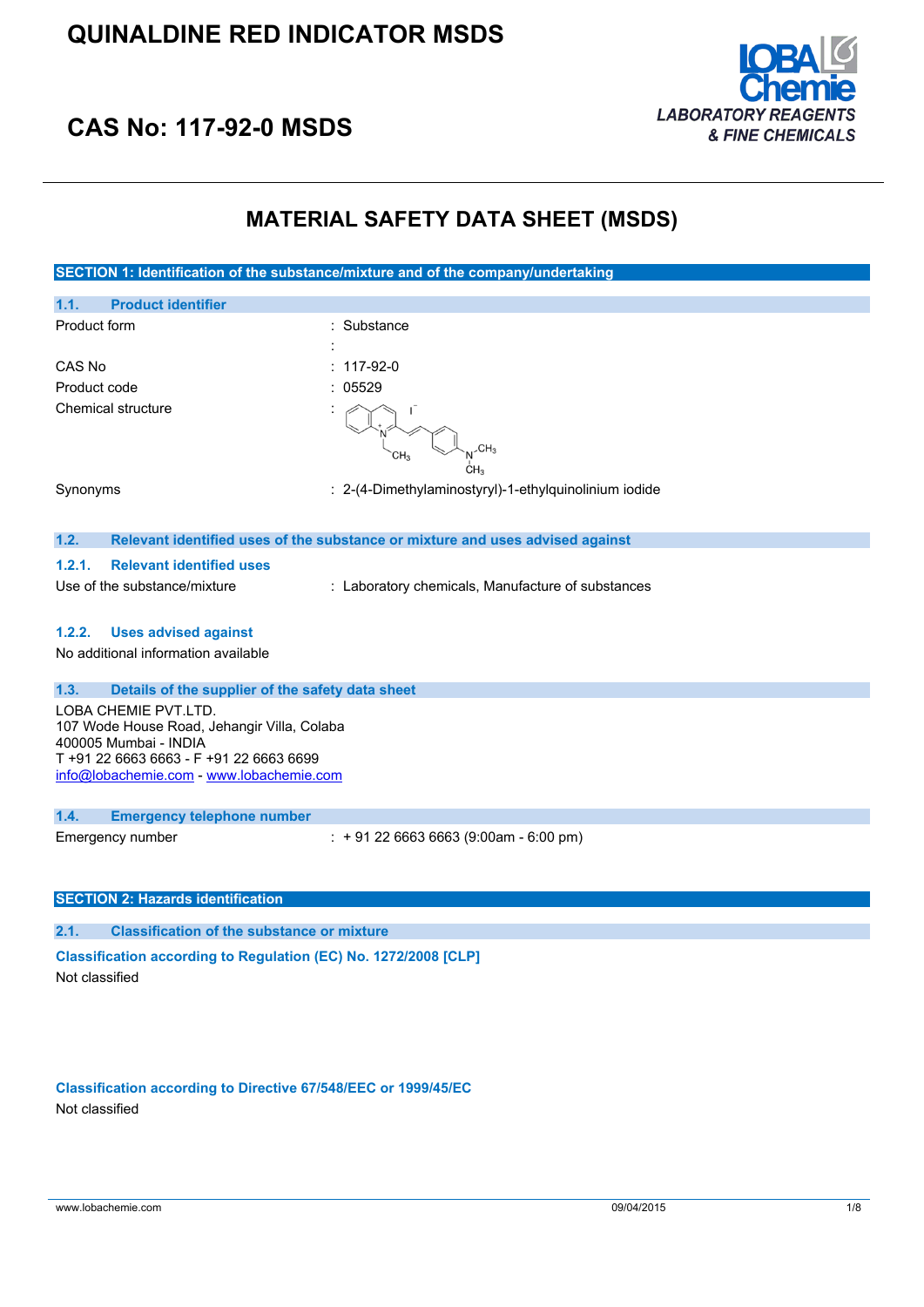### Safety Data Sheet

**Adverse physicochemical, human health and environmental effects**

No additional information available

#### **2.2. Label elements**

**Labelling according to Regulation** (EC) **No. 1272/2008** [CLP] No labelling applicable

| 2.3. |  | <b>Other hazards</b> |  |
|------|--|----------------------|--|
|      |  |                      |  |

No additional information available

|        | <b>SECTION 3: Composition/information on ingredients</b> |                            |  |  |
|--------|----------------------------------------------------------|----------------------------|--|--|
|        |                                                          |                            |  |  |
|        |                                                          |                            |  |  |
| 3.1.   | <b>Substance</b>                                         |                            |  |  |
| Name   |                                                          | : QUINALDINE RED INDICATOR |  |  |
| CAS No |                                                          | $: 117-92-0$               |  |  |
|        |                                                          |                            |  |  |
|        |                                                          |                            |  |  |

Full text of R- and H-phrases: see section 16

### **3.2. Mixture** Not applicable

| <b>SECTION 4: First aid measures</b>                                |                                                                                                                                                                                   |  |  |
|---------------------------------------------------------------------|-----------------------------------------------------------------------------------------------------------------------------------------------------------------------------------|--|--|
|                                                                     |                                                                                                                                                                                   |  |  |
| 4.1.<br><b>Description of first aid measures</b>                    |                                                                                                                                                                                   |  |  |
| First-aid measures after inhalation                                 | Remove person to fresh air and keep comfortable for breathing. Give oxygen or<br>artificial respiration if necessary. If you feel unwell, seek medical advice.                    |  |  |
| First-aid measures after skin contact                               | Gently wash with plenty of soap and water. If skin irritation occurs: Get medical<br>advice/attention.                                                                            |  |  |
| First-aid measures after eye contact                                | Remove contact lenses, if present and easy to do. Continue rinsing. Rinse cautiously<br>with water for several minutes. If eye irritation persists: Get medical advice/attention. |  |  |
| First-aid measures after ingestion                                  | Rinse mouth out with water. If you feel unwell, seek medical advice.                                                                                                              |  |  |
| 4.2.<br>Most important symptoms and effects, both acute and delayed |                                                                                                                                                                                   |  |  |
| No additional information available                                 |                                                                                                                                                                                   |  |  |
|                                                                     |                                                                                                                                                                                   |  |  |
| 4.3.                                                                | Indication of any immediate medical attention and special treatment needed                                                                                                        |  |  |
| Treat symptomatically.                                              |                                                                                                                                                                                   |  |  |
| <b>SECTION 5: Firefighting measures</b>                             |                                                                                                                                                                                   |  |  |
|                                                                     |                                                                                                                                                                                   |  |  |
| 5.1.<br><b>Extinguishing media</b>                                  |                                                                                                                                                                                   |  |  |
| Suitable extinguishing media                                        | : dry chemical powder, alcohol-resistant foam, carbon dioxide (CO2).                                                                                                              |  |  |
| Unsuitable extinguishing media                                      | Do not use a heavy water stream.                                                                                                                                                  |  |  |
|                                                                     |                                                                                                                                                                                   |  |  |
| 5.2.<br>Special hazards arising from the substance or mixture       |                                                                                                                                                                                   |  |  |
| No additional information available                                 |                                                                                                                                                                                   |  |  |
| 5.3.<br><b>Advice for firefighters</b>                              |                                                                                                                                                                                   |  |  |
| Protection during firefighting                                      | : Do not attempt to take action without suitable protective equipment.                                                                                                            |  |  |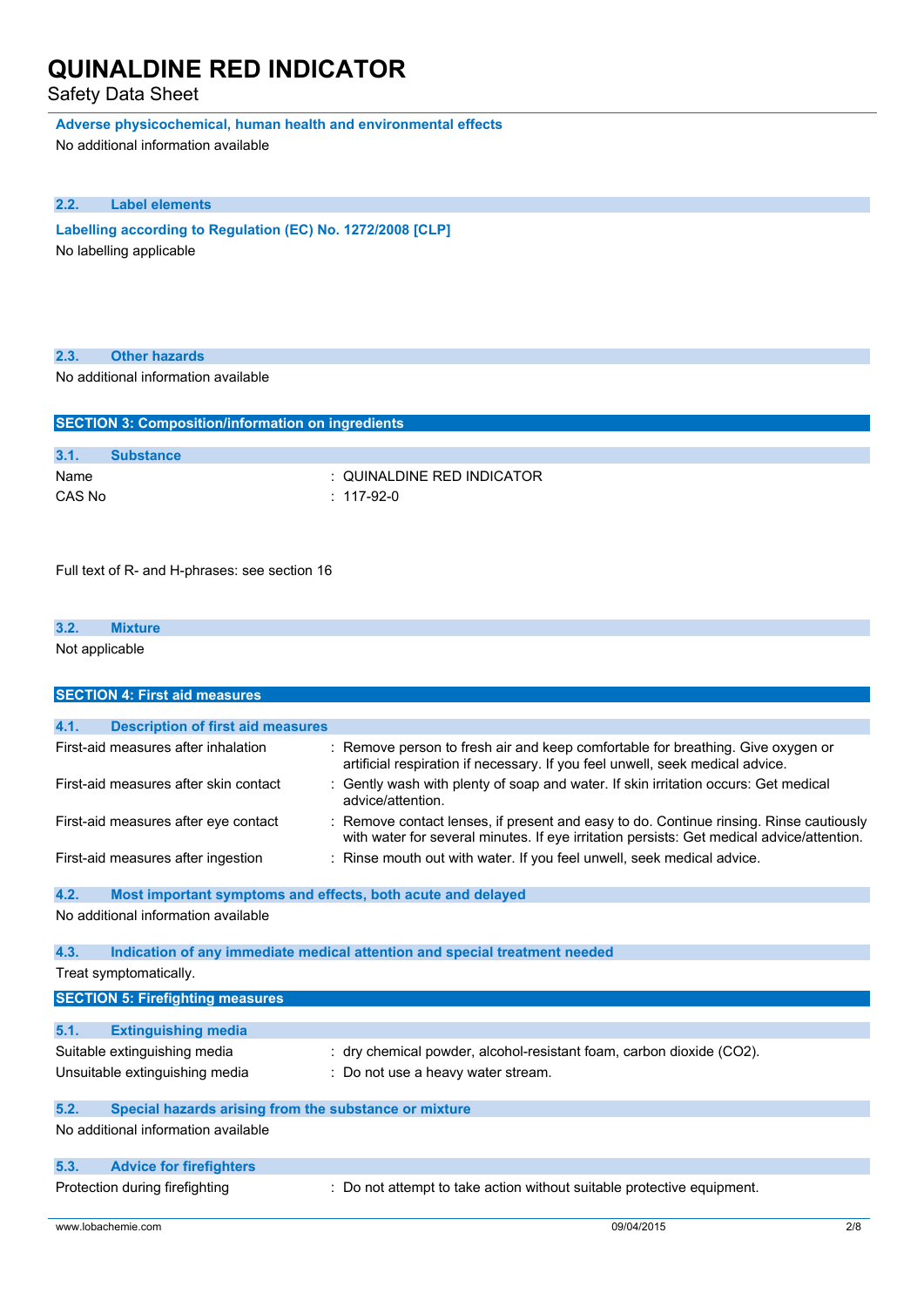Safety Data Sheet

| Personal precautions, protective equipment and emergency procedures<br>6.1.1.<br>For non-emergency personnel<br>: Evacuate unnecessary personnel.<br>For emergency responders<br>6.1.2.<br>: Use personal protective equipment as required.<br>Stop release. Ventilate area.<br><b>Environmental precautions</b><br>Avoid release to the environment.<br>Methods and material for containment and cleaning up<br>: Clear up rapidly by scoop or vacuum.<br><b>Reference to other sections</b><br><b>Precautions for safe handling</b><br>: Do not get in eyes, on skin, or on clothing.<br>Wash hands and other exposed areas with mild soap and water before eating,<br>drinking or smoking and when leaving work.<br><b>Conditions for safe storage, including any incompatibilities</b><br>: Store in original container. Keep container tightly closed. Store in a dry place.<br>Protect from moisture.<br><b>Specific end use(s)</b><br><b>SECTION 8: Exposure controls/personal protection</b> | <b>SECTION 6: Accidental release measures</b>       |  |
|------------------------------------------------------------------------------------------------------------------------------------------------------------------------------------------------------------------------------------------------------------------------------------------------------------------------------------------------------------------------------------------------------------------------------------------------------------------------------------------------------------------------------------------------------------------------------------------------------------------------------------------------------------------------------------------------------------------------------------------------------------------------------------------------------------------------------------------------------------------------------------------------------------------------------------------------------------------------------------------------------|-----------------------------------------------------|--|
|                                                                                                                                                                                                                                                                                                                                                                                                                                                                                                                                                                                                                                                                                                                                                                                                                                                                                                                                                                                                      | 6.1.                                                |  |
|                                                                                                                                                                                                                                                                                                                                                                                                                                                                                                                                                                                                                                                                                                                                                                                                                                                                                                                                                                                                      | Emergency procedures                                |  |
|                                                                                                                                                                                                                                                                                                                                                                                                                                                                                                                                                                                                                                                                                                                                                                                                                                                                                                                                                                                                      | Protective equipment<br><b>Emergency procedures</b> |  |
|                                                                                                                                                                                                                                                                                                                                                                                                                                                                                                                                                                                                                                                                                                                                                                                                                                                                                                                                                                                                      | 6.2.                                                |  |
|                                                                                                                                                                                                                                                                                                                                                                                                                                                                                                                                                                                                                                                                                                                                                                                                                                                                                                                                                                                                      |                                                     |  |
|                                                                                                                                                                                                                                                                                                                                                                                                                                                                                                                                                                                                                                                                                                                                                                                                                                                                                                                                                                                                      | 6.3.                                                |  |
|                                                                                                                                                                                                                                                                                                                                                                                                                                                                                                                                                                                                                                                                                                                                                                                                                                                                                                                                                                                                      | Methods for cleaning up                             |  |
|                                                                                                                                                                                                                                                                                                                                                                                                                                                                                                                                                                                                                                                                                                                                                                                                                                                                                                                                                                                                      | 6.4.                                                |  |
|                                                                                                                                                                                                                                                                                                                                                                                                                                                                                                                                                                                                                                                                                                                                                                                                                                                                                                                                                                                                      | No additional information available                 |  |
|                                                                                                                                                                                                                                                                                                                                                                                                                                                                                                                                                                                                                                                                                                                                                                                                                                                                                                                                                                                                      | <b>SECTION 7: Handling and storage</b>              |  |
|                                                                                                                                                                                                                                                                                                                                                                                                                                                                                                                                                                                                                                                                                                                                                                                                                                                                                                                                                                                                      | 7.1.                                                |  |
|                                                                                                                                                                                                                                                                                                                                                                                                                                                                                                                                                                                                                                                                                                                                                                                                                                                                                                                                                                                                      | Precautions for safe handling                       |  |
|                                                                                                                                                                                                                                                                                                                                                                                                                                                                                                                                                                                                                                                                                                                                                                                                                                                                                                                                                                                                      | Hygiene measures                                    |  |
|                                                                                                                                                                                                                                                                                                                                                                                                                                                                                                                                                                                                                                                                                                                                                                                                                                                                                                                                                                                                      | 7.2.                                                |  |
|                                                                                                                                                                                                                                                                                                                                                                                                                                                                                                                                                                                                                                                                                                                                                                                                                                                                                                                                                                                                      | Storage conditions                                  |  |
|                                                                                                                                                                                                                                                                                                                                                                                                                                                                                                                                                                                                                                                                                                                                                                                                                                                                                                                                                                                                      | 7.3.                                                |  |
|                                                                                                                                                                                                                                                                                                                                                                                                                                                                                                                                                                                                                                                                                                                                                                                                                                                                                                                                                                                                      | No additional information available                 |  |
|                                                                                                                                                                                                                                                                                                                                                                                                                                                                                                                                                                                                                                                                                                                                                                                                                                                                                                                                                                                                      |                                                     |  |
| <b>Control parameters</b><br>No additional information available                                                                                                                                                                                                                                                                                                                                                                                                                                                                                                                                                                                                                                                                                                                                                                                                                                                                                                                                     | 8.1.                                                |  |

| 8.2.<br><b>Exposure controls</b>                              |                                      |  |  |
|---------------------------------------------------------------|--------------------------------------|--|--|
| Hand protection                                               | : protective gloves                  |  |  |
| Eye protection                                                | : Chemical goggles or safety glasses |  |  |
| Skin and body protection                                      | : Wear suitable protective clothing  |  |  |
| Respiratory protection                                        | : Wear respiratory protection        |  |  |
| <b>SECTION 9: Physical and chemical properties</b>            |                                      |  |  |
| 9.1.<br>Information on basic physical and chemical properties |                                      |  |  |
| Physical state                                                | : Solid                              |  |  |
| Colour                                                        | Green powder.                        |  |  |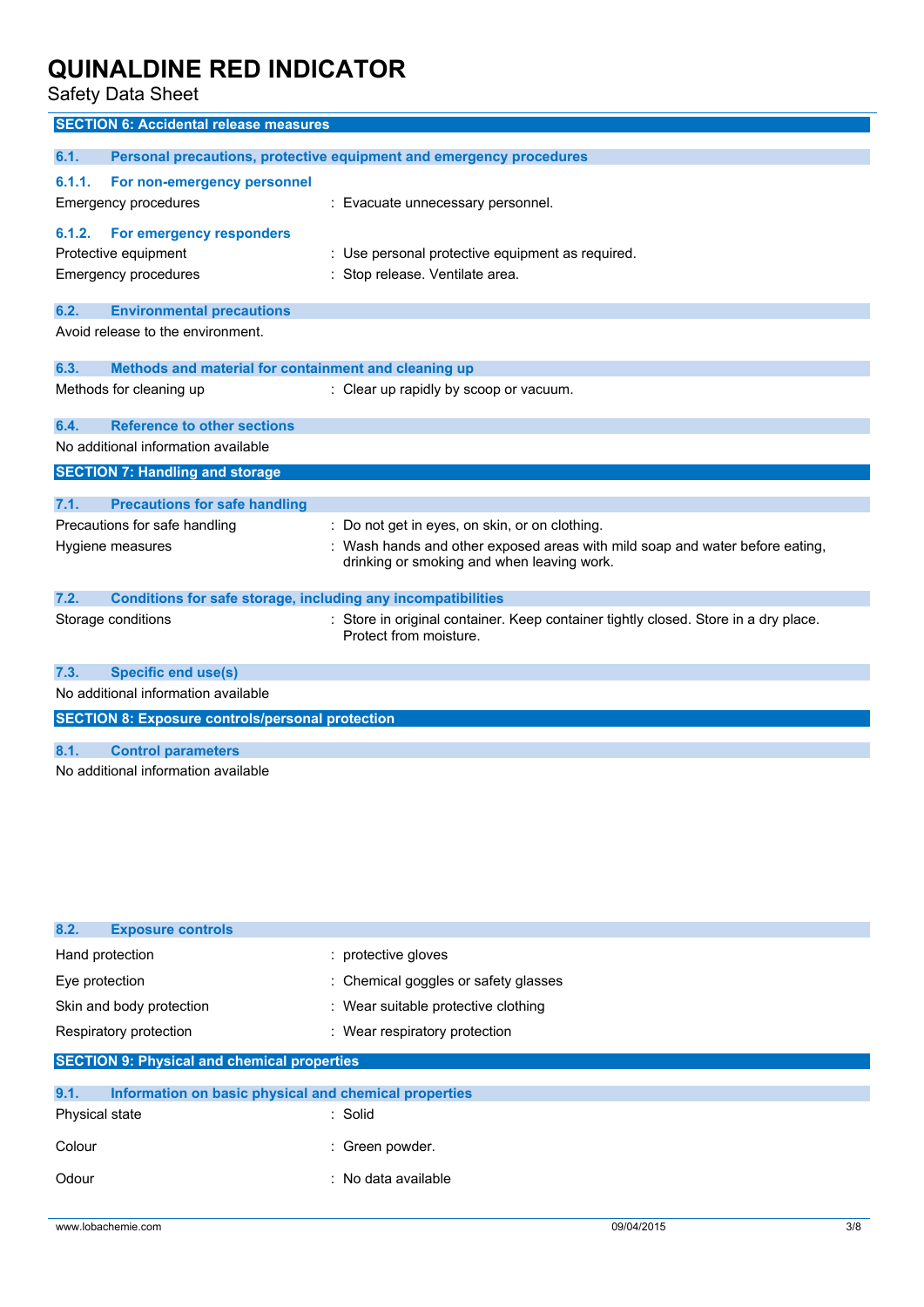Safety Data Sheet

| ναισιγ υαια υποσι                                                       |                     |
|-------------------------------------------------------------------------|---------------------|
| Odour threshold                                                         | : No data available |
| pH                                                                      | : No data available |
| Relative evaporation rate (butylacetate=1) : No data available          |                     |
| Melting point                                                           | : No data available |
| Freezing point                                                          | : No data available |
| Boiling point                                                           | : No data available |
| Flash point                                                             | : $93.3 °C$         |
| Auto-ignition temperature                                               | : No data available |
| Decomposition temperature                                               | : No data available |
| Flammability (solid, gas)                                               | : No data available |
| Vapour pressure                                                         | : No data available |
| Relative vapour density at 20 °C                                        | : No data available |
| Relative density                                                        | : No data available |
| Solubility                                                              | : No data available |
| Log Pow                                                                 | : No data available |
| Viscosity, kinematic                                                    | : No data available |
| Viscosity, dynamic                                                      | : No data available |
| Explosive properties                                                    | : No data available |
| Oxidising properties                                                    | : No data available |
| <b>Explosive limits</b>                                                 | : No data available |
|                                                                         |                     |
| <b>Other information</b><br>9.2.<br>No additional information available |                     |
| <b>SECTION 10: Stability and reactivity</b>                             |                     |
|                                                                         |                     |
| 10.1.<br><b>Reactivity</b><br>No additional information available       |                     |
| <b>Chemical stability</b><br>10.2.                                      |                     |
| Stable under normal conditions.                                         |                     |
| <b>Possibility of hazardous reactions</b><br>10.3.                      |                     |
| No additional information available                                     |                     |
| <b>Conditions to avoid</b><br>10.4.                                     |                     |
| Direct sunlight. Air contact. Moisture.                                 |                     |
| 10.5.<br><b>Incompatible materials</b>                                  |                     |

No additional information available

### **10.6. Hazardous decomposition products**

No additional information available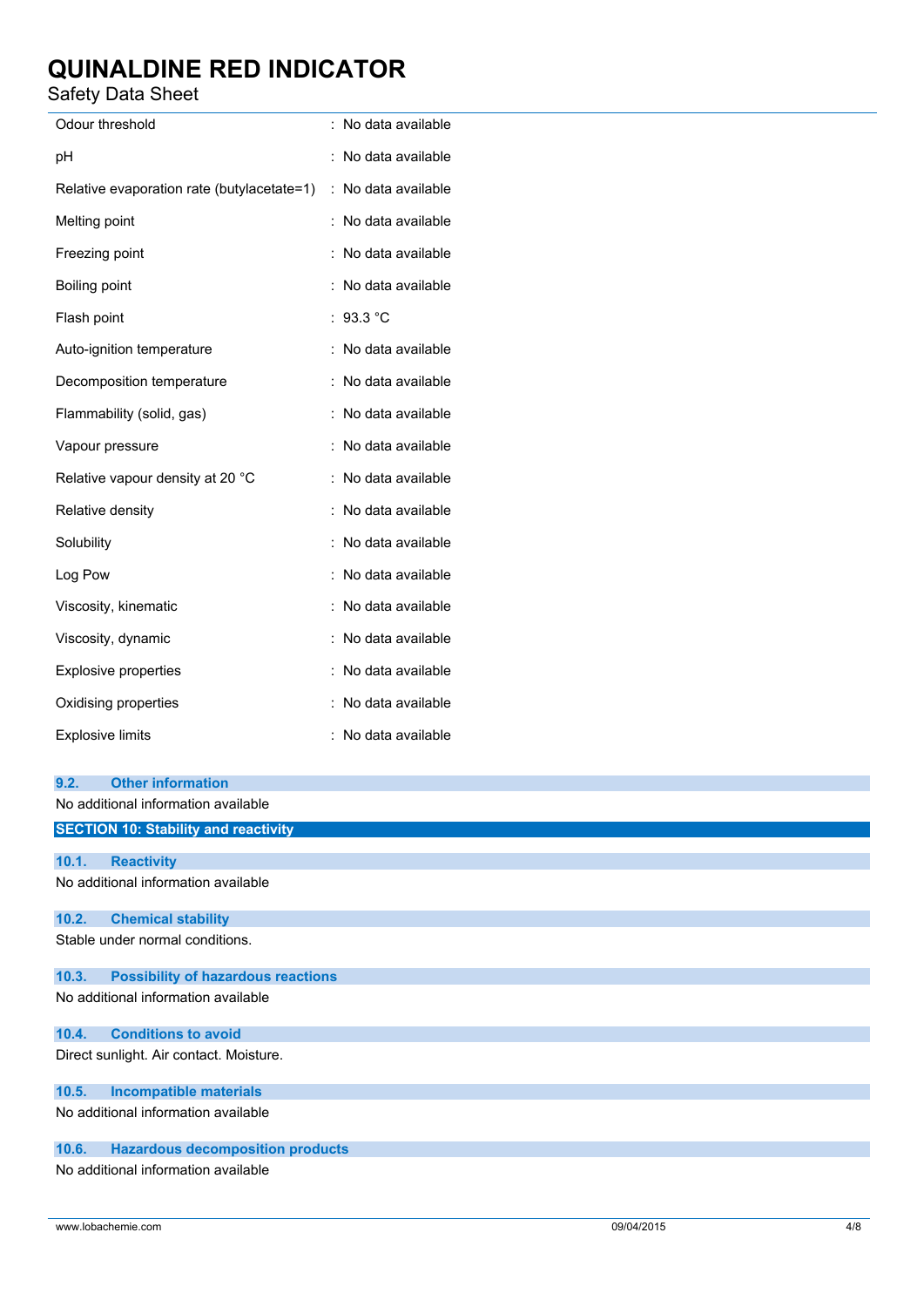Safety Data Sheet

### **SECTION 11: Toxicological information**

| <b>Information on toxicological effects</b><br>11.1.  |                         |
|-------------------------------------------------------|-------------------------|
| Acute toxicity                                        | : Not classified        |
| Skin corrosion/irritation                             | : Not classified        |
| Serious eye damage/irritation                         | $\colon$ Not classified |
| Respiratory or skin sensitisation                     | $\colon$ Not classified |
| Germ cell mutagenicity                                | : Not classified        |
| Carcinogenicity                                       | : Not classified        |
| Reproductive toxicity                                 | : Not classified        |
| Specific target organ toxicity (single<br>exposure)   | : Not classified        |
| Specific target organ toxicity (repeated<br>exposure) | : Not classified        |
| Aspiration hazard                                     | : Not classified        |

| <b>SECTION 12: Ecological information</b>          |  |  |  |
|----------------------------------------------------|--|--|--|
|                                                    |  |  |  |
| 12.1.<br><b>Toxicity</b>                           |  |  |  |
| No additional information available                |  |  |  |
| 12.2.<br><b>Persistence and degradability</b>      |  |  |  |
| No additional information available                |  |  |  |
| <b>Bioaccumulative potential</b><br>12.3.          |  |  |  |
| No additional information available                |  |  |  |
| <b>Mobility in soil</b><br>12.4.                   |  |  |  |
| No additional information available                |  |  |  |
| <b>Results of PBT and vPvB assessment</b><br>12.5. |  |  |  |
| No additional information available                |  |  |  |

### **12.6. Other adverse effects**

No additional information available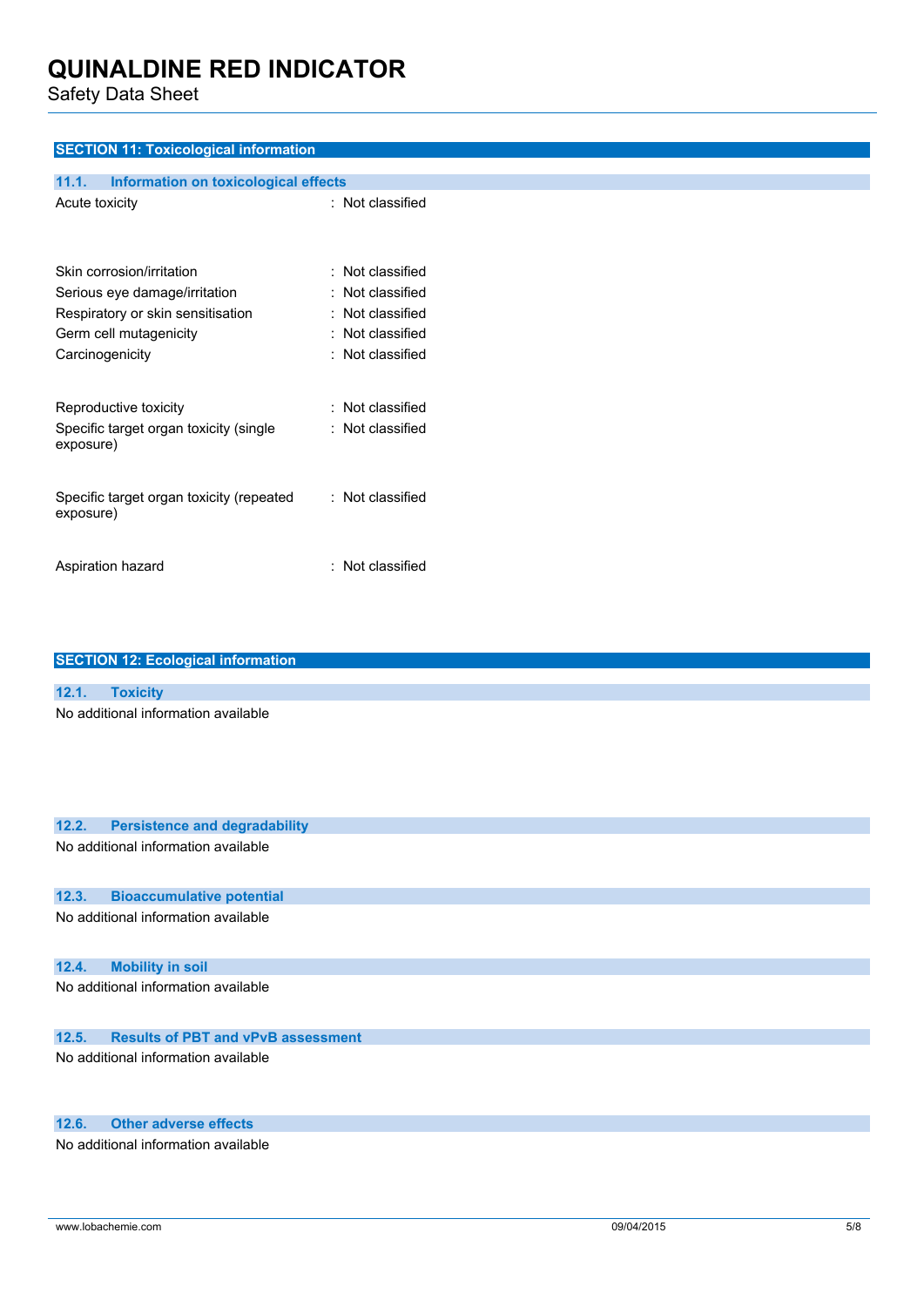Safety Data Sheet

| odiviy Dulu Onool                                |                                          |
|--------------------------------------------------|------------------------------------------|
| <b>SECTION 13: Disposal considerations</b>       |                                          |
| 13.1.<br><b>Waste treatment methods</b>          |                                          |
| No additional information available              |                                          |
| <b>SECTION 14: Transport information</b>         |                                          |
|                                                  |                                          |
| In accordance with ADR / RID / IMDG / IATA / ADN |                                          |
|                                                  |                                          |
| 14.1.<br><b>UN number</b>                        |                                          |
| UN-No. (ADR)                                     | : Not applicable                         |
| UN-No. (IMDG)                                    | Not applicable                           |
| UN-No.(IATA)                                     | : Not applicable                         |
| UN-No.(ADN)                                      | Not applicable                           |
| UN-No. (RID)                                     | : Not applicable                         |
|                                                  |                                          |
| 14.2.<br><b>UN proper shipping name</b>          |                                          |
| Proper Shipping Name (ADR)                       | : Not applicable                         |
| Proper Shipping Name (IMDG)                      | : Not applicable                         |
| Proper Shipping Name (IATA)                      | : Not applicable                         |
| Proper Shipping Name (ADN)                       | : Not applicable                         |
| Proper Shipping Name (RID)                       | : Not applicable                         |
| 14.3.<br><b>Transport hazard class(es)</b>       |                                          |
| <b>ADR</b>                                       |                                          |
| Transport hazard class(es) (ADR)                 | : Not applicable                         |
|                                                  |                                          |
| <b>IMDG</b>                                      |                                          |
| Transport hazard class(es) (IMDG)                | : Not applicable                         |
|                                                  |                                          |
| <b>IATA</b>                                      |                                          |
| Transport hazard class(es) (IATA)                | : Not applicable                         |
|                                                  |                                          |
| <b>ADN</b>                                       |                                          |
| Transport hazard class(es) (ADN)                 | : Not applicable                         |
| <b>RID</b>                                       |                                          |
| Transport hazard class(es) (RID)                 | : Not applicable                         |
|                                                  |                                          |
| 14.4.<br><b>Packing group</b>                    |                                          |
| Packing group (ADR)                              | : Not applicable                         |
| Packing group (IMDG)                             | : Not applicable                         |
| Packing group (IATA)                             | Not applicable                           |
| Packing group (ADN)                              | : Not applicable                         |
| Packing group (RID)                              | : Not applicable                         |
|                                                  |                                          |
| <b>Environmental hazards</b><br>14.5.            |                                          |
| Dangerous for the environment                    | : No                                     |
| Marine pollutant                                 | : No                                     |
| Other information                                | : No supplementary information available |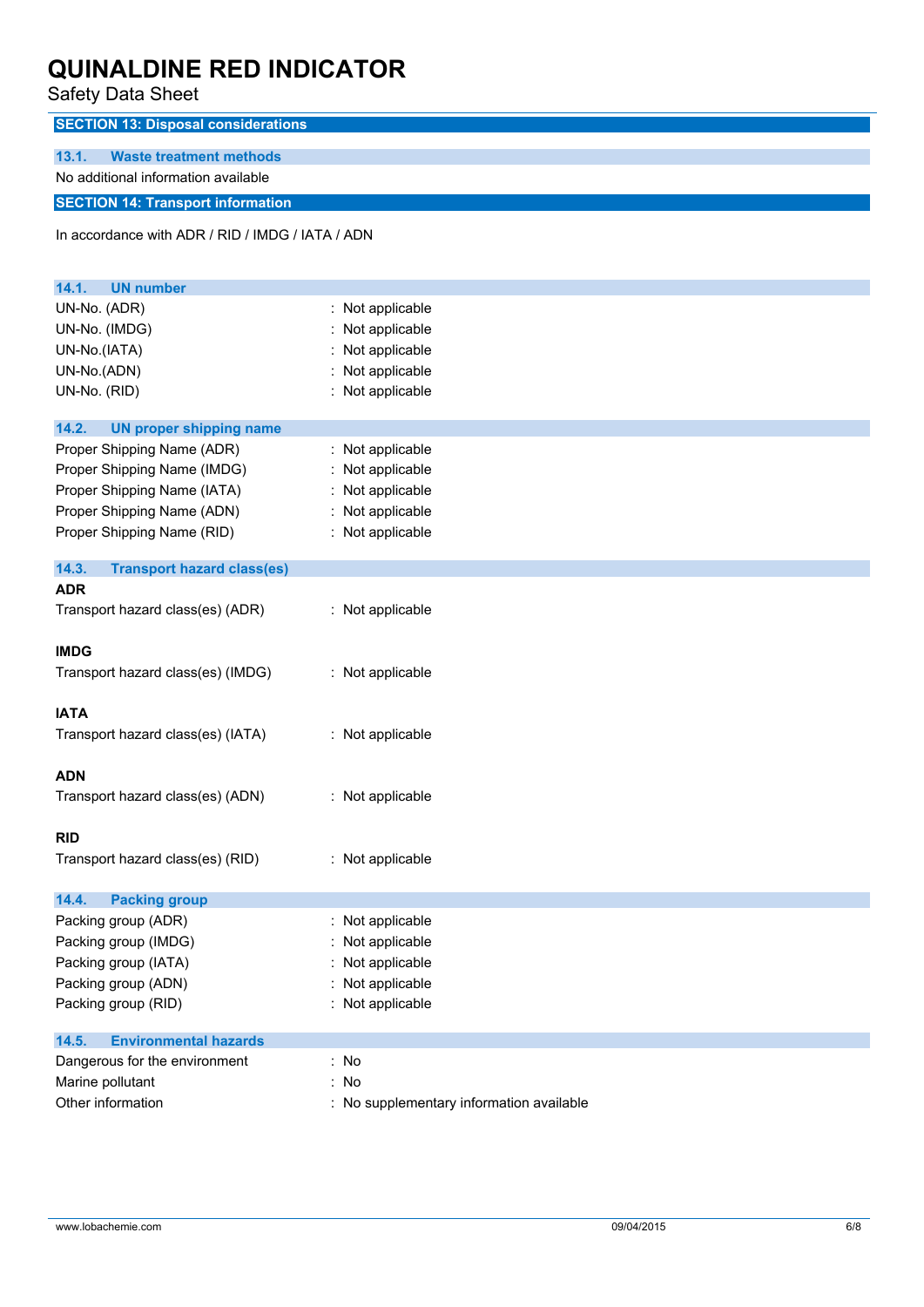Safety Data Sheet

**14.6. Special precautions for user**

**- Overland transport**

No data available

**- Transport by sea** No data available

**- Air transport** No data available

**- Inland waterway transport**

No data available

**- Rail transport** No data available

**14.7. Transport in bulk according to Annex II of MARPOL 73/78 and the IBC Code**

Not applicable

**SECTION 15: Regulatory information**

**15.1. Safety, health and environmental regulations/legislation specific for the substance or mixture**

#### **15.1.1. EU-Regulations**

No REACH Annex XVII restrictions QUINALDINE RED INDICATOR is not on the REACH Candidate List

QUINALDINE RED INDICATOR is not on the REACH Annex XIV List

#### **15.1.2. National regulations**

#### **Germany**

12th Ordinance Implementing the Federal : Is not subject of the 12. BlmSchV (Hazardous Incident Ordinance) Immission Control Act - 12.BImSchV

#### **Denmark**

| Class for fire hazard  | : Class III-1                                                                                                                                     |
|------------------------|---------------------------------------------------------------------------------------------------------------------------------------------------|
| Store unit             | $=50$ liter                                                                                                                                       |
| Classification remarks | : Flammable according to the Danish Ministry of Justice; Emergency management<br>guidelines for the storage of flammable liquids must be followed |

**15.2. Chemical safety assessment** No additional information available

### **SECTION 16: Other information**